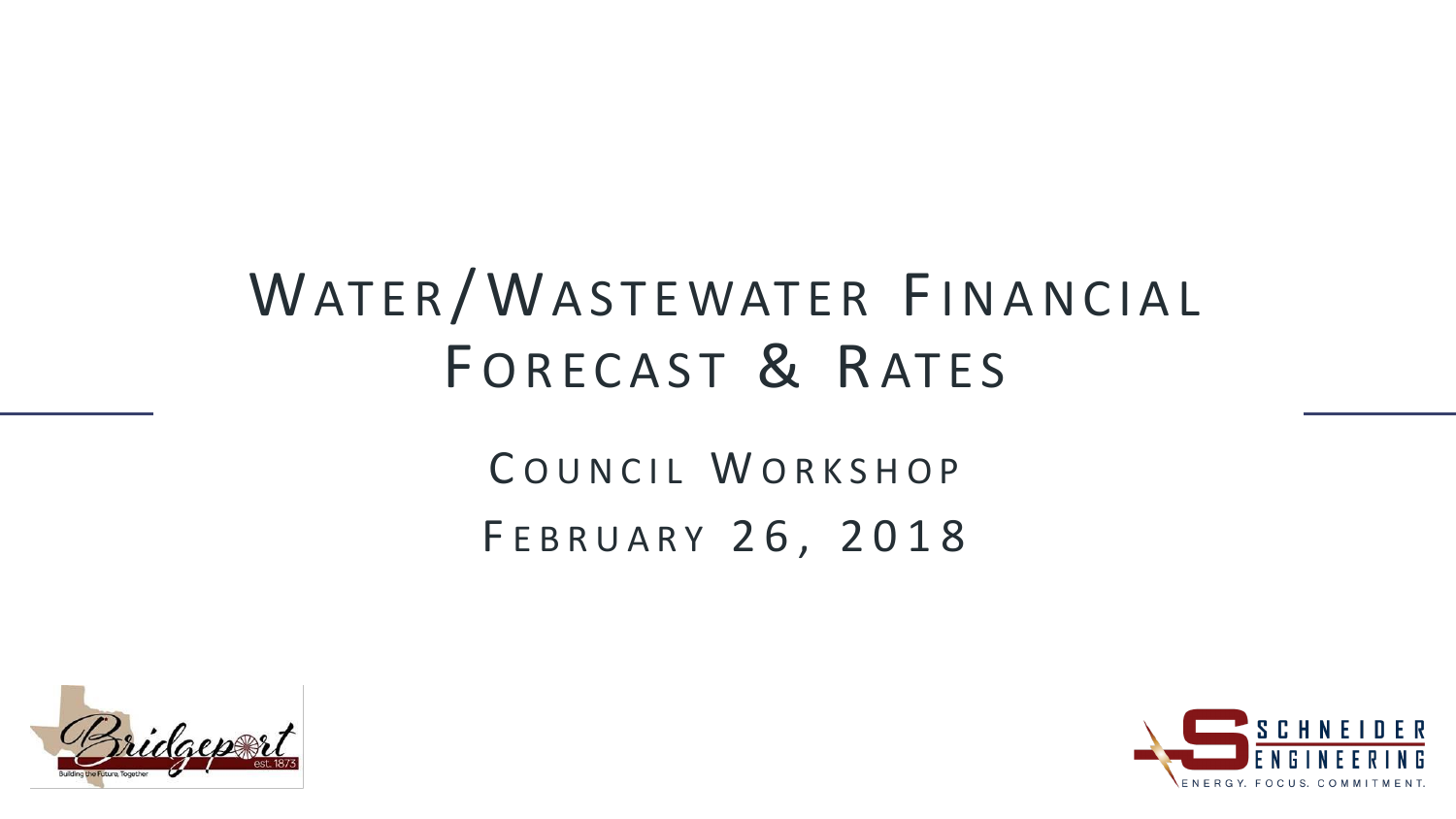#### FINANCIAL FORECAST – BASE CASE

#### Assumptions:

- Used approved FY 2018 budget numbers whenever possible
- Includes additional outlay of:
	- \$100,000 for capital investment
	- \$120,000 for repayment to other accounts
- Includes debt issuances in FY 2018, 2021, and 2024
- Full payment of transfers and fees to other funds

|                               | udal |          |
|-------------------------------|------|----------|
|                               |      | est 1873 |
| Building the Future, Together |      |          |

|      | <b>Total Revenues and</b> |                 | <b>Total Expenditures</b> |                 |                 | <b>Net System</b>            |  |  |  |
|------|---------------------------|-----------------|---------------------------|-----------------|-----------------|------------------------------|--|--|--|
|      | <b>Other Sources</b>      |                 |                           | & Other Sources | Maint. Capacity |                              |  |  |  |
| 2018 | \$                        | 3,044,355.93    | \$                        | 3,349,348.58    | \$              | (304, 992.65)                |  |  |  |
| 2019 | \$                        | 3, 157, 722. 73 | \$                        | 3,502,466.99    | \$              | (344, 744.26)                |  |  |  |
| 2020 | \$                        | 3,040,913.93    | \$                        | 3,520,423.07    | \$              | (479, 509.14)                |  |  |  |
| 2021 | \$                        | 3,043,787.93    | \$                        | 3,656,144.86    | \$              | (612, 356.93)                |  |  |  |
| 2022 | \$                        | 3,156,067.73    | \$                        | 3,795,034.37    | \$              | (638, 966.64)                |  |  |  |
| 2023 | \$                        | 3,043,173.93    | \$                        | 3,906,308.62    | \$              | (863, 134.69)                |  |  |  |
| 2024 | \$                        | 3,044,669.82    | \$                        | 4,040,497.63    | \$              | (995, 827.81)                |  |  |  |
| 2025 | \$                        | 3,160,567.67    | \$                        | 4,224,754.09    |                 | $\frac{1}{2}$ (1,064,186.42) |  |  |  |
| 2026 | \$                        | 3,041,012.09    | \$                        | 4,308,727.78    |                 | $\frac{1}{2}$ (1,267,715.69) |  |  |  |
| 2027 | \$                        | 3,041,133.48    | \$                        | 4,404,603.85    |                 | $\frac{1}{2}$ (1,363,470.37) |  |  |  |

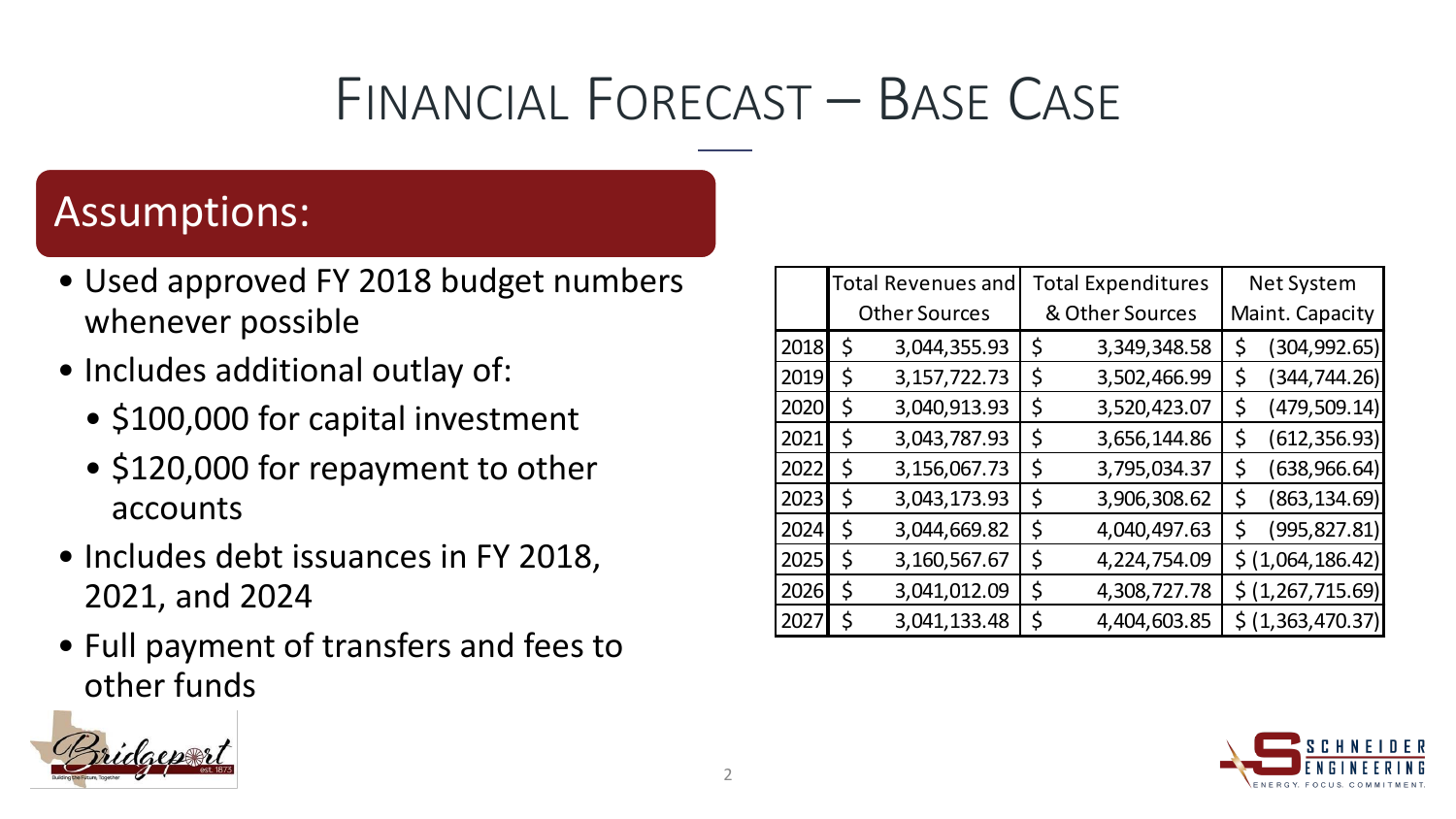#### FINANCIAL FORECAST – BASE CASE

#### Losses in 2018 moving forward driven by:

- Repayment to other accounts
- Transition to partial cash funding capital improvements
- Flat growth against rising costs
- Current rate structure creating systemic constraints

|      |                      | <b>Total Revenues and</b> |    | <b>Total Expenditures</b> | <b>Net System</b> |                   |  |  |
|------|----------------------|---------------------------|----|---------------------------|-------------------|-------------------|--|--|
|      | <b>Other Sources</b> |                           |    | & Other Sources           | Maint. Capacity   |                   |  |  |
| 2018 | Ś                    | 3,044,355.93              | \$ | 3,349,348.58              |                   | (304, 992.65)     |  |  |
| 2019 | Ś                    | 3, 157, 722. 73           | \$ | 3,502,466.99              | \$                | (344, 744.26)     |  |  |
| 2020 | Ś                    | 3,040,913.93              | \$ | 3,520,423.07              | \$                | (479, 509.14)     |  |  |
| 2021 | Ś                    | 3,043,787.93              | \$ | 3,656,144.86              | \$                | (612, 356.93)     |  |  |
| 2022 | Ś                    | 3,156,067.73              | \$ | 3,795,034.37              | \$                | (638, 966.64)     |  |  |
| 2023 | Ś                    | 3,043,173.93              | \$ | 3,906,308.62              | \$                | (863, 134.69)     |  |  |
| 2024 | Ś                    | 3,044,669.82              | Ś  | 4,040,497.63              | \$                | (995, 827.81)     |  |  |
| 2025 | \$                   | 3,160,567.67              | \$ | 4,224,754.09              |                   | \$ (1,064,186.42) |  |  |
| 2026 | \$                   | 3,041,012.09              | \$ | 4,308,727.78              |                   | \$ (1,267,715.69) |  |  |
| 2027 | \$                   | 3,041,133.48              | \$ | 4,404,603.85              |                   | \$ (1,363,470.37) |  |  |



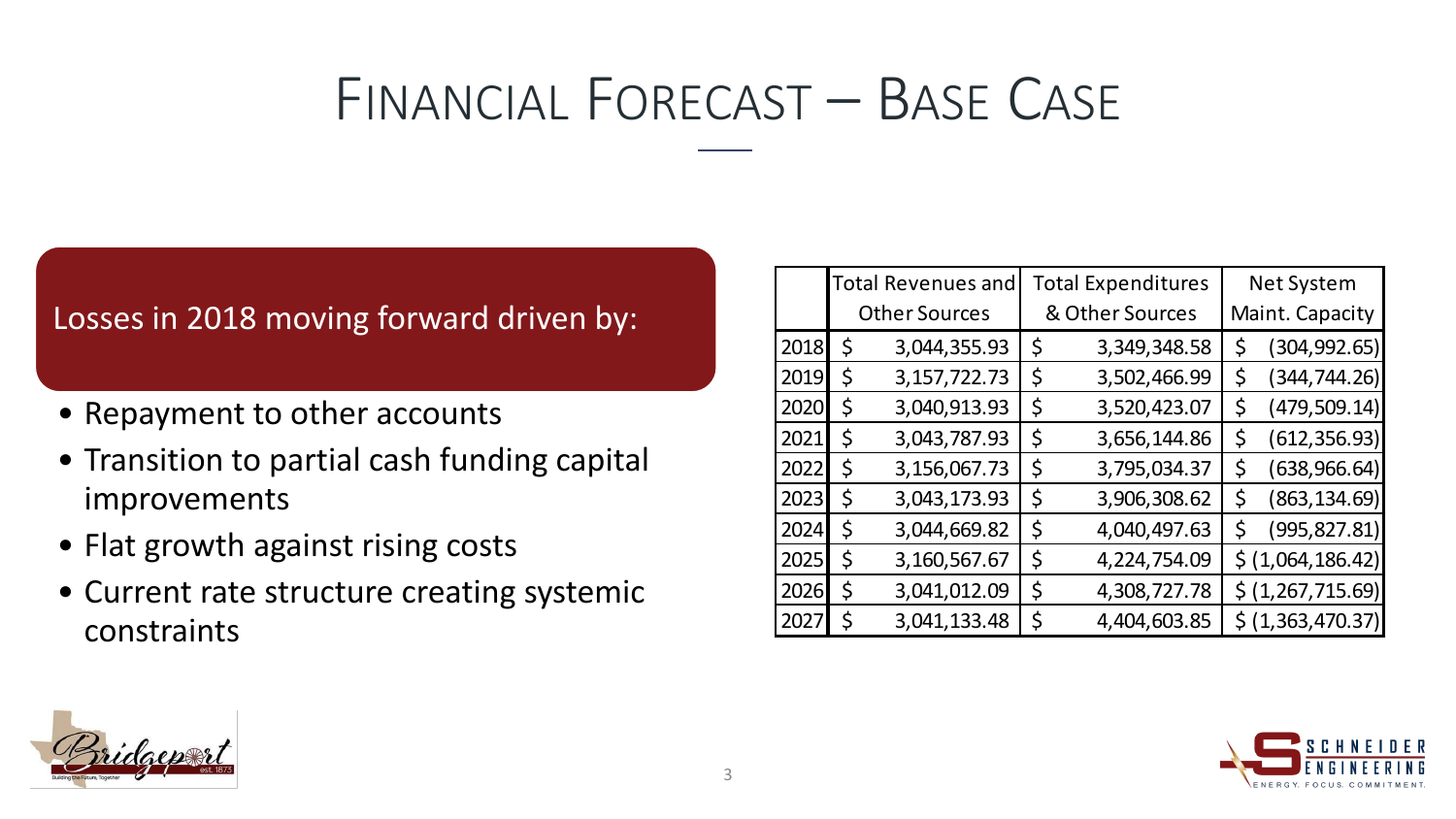#### RATE STRUCTURE ISSUES

Under most rate classes, 1<sup>st</sup> 3,000 gallons are part of the base charge

Increases in water costs reduce the amount of money that can be allocated to other expenses from the base charge

Reduction in net revenue from base charge shifts costs to variable portions of the rate

Shifts in cost to variable portions of the tariff necessitates rate increases at a pace greater than costs increases

Rate design was implemented 10 years ago, increasing revenue pressures on the base charge over time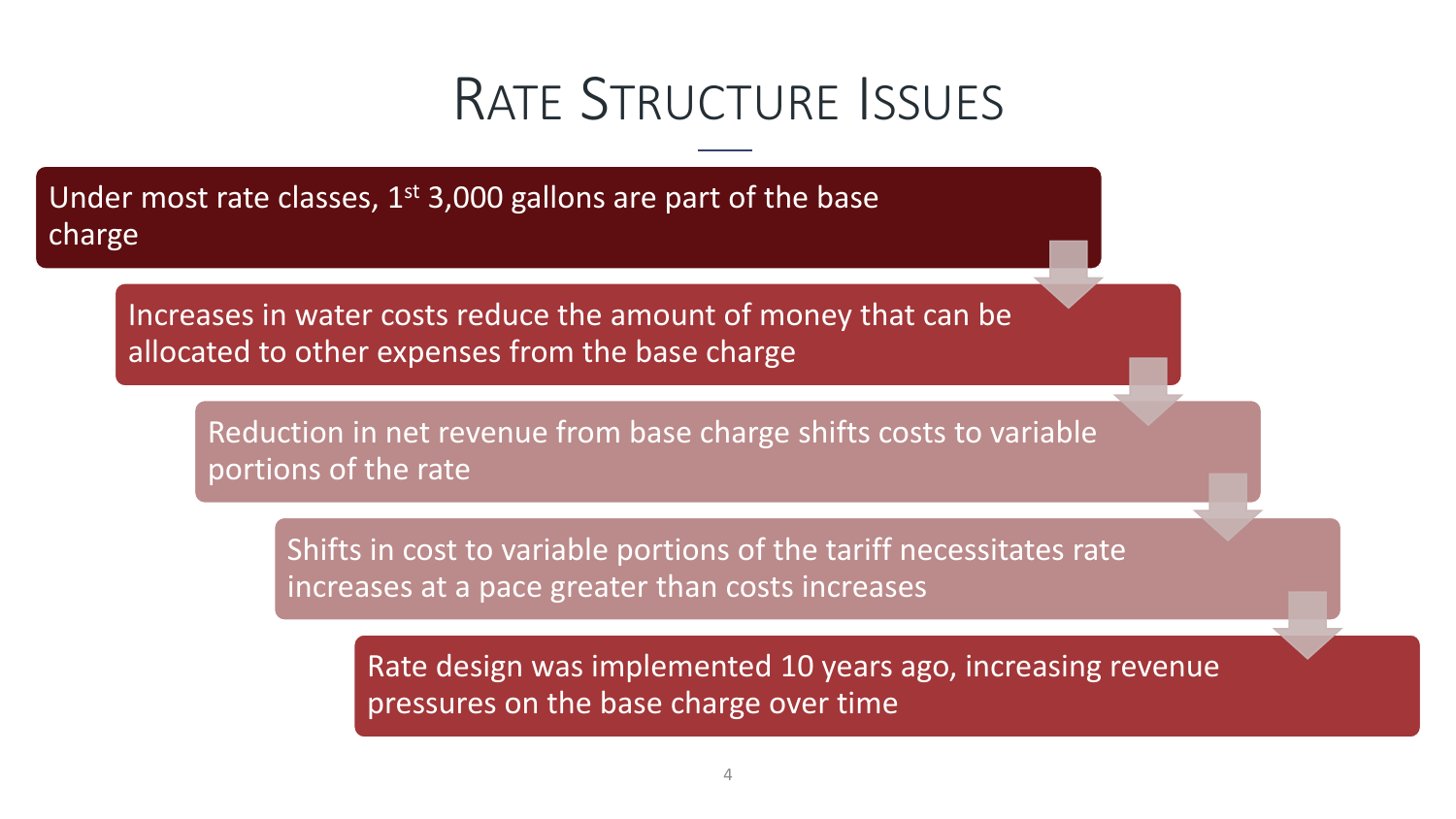## WATER RATE OPTIONS

#### **Goals**

- Achieve net positive cash flow
- Mitigate rate impacts as much as possible
- Ensure long-term system health

#### **Considerations**

- Water and wastewater rate increases correlate with a reduction in usage
	- Important to ensure that revenue is over forecasted to ensure net revenue neutrality
	- Reduction in usage is unique to each utility and community, making it difficult to forecast
- Low usage customers are generally going to be hit harder than other rate classes
	- Imperative to consider these customers
- Water rate assumes sewer rate changes are implemented

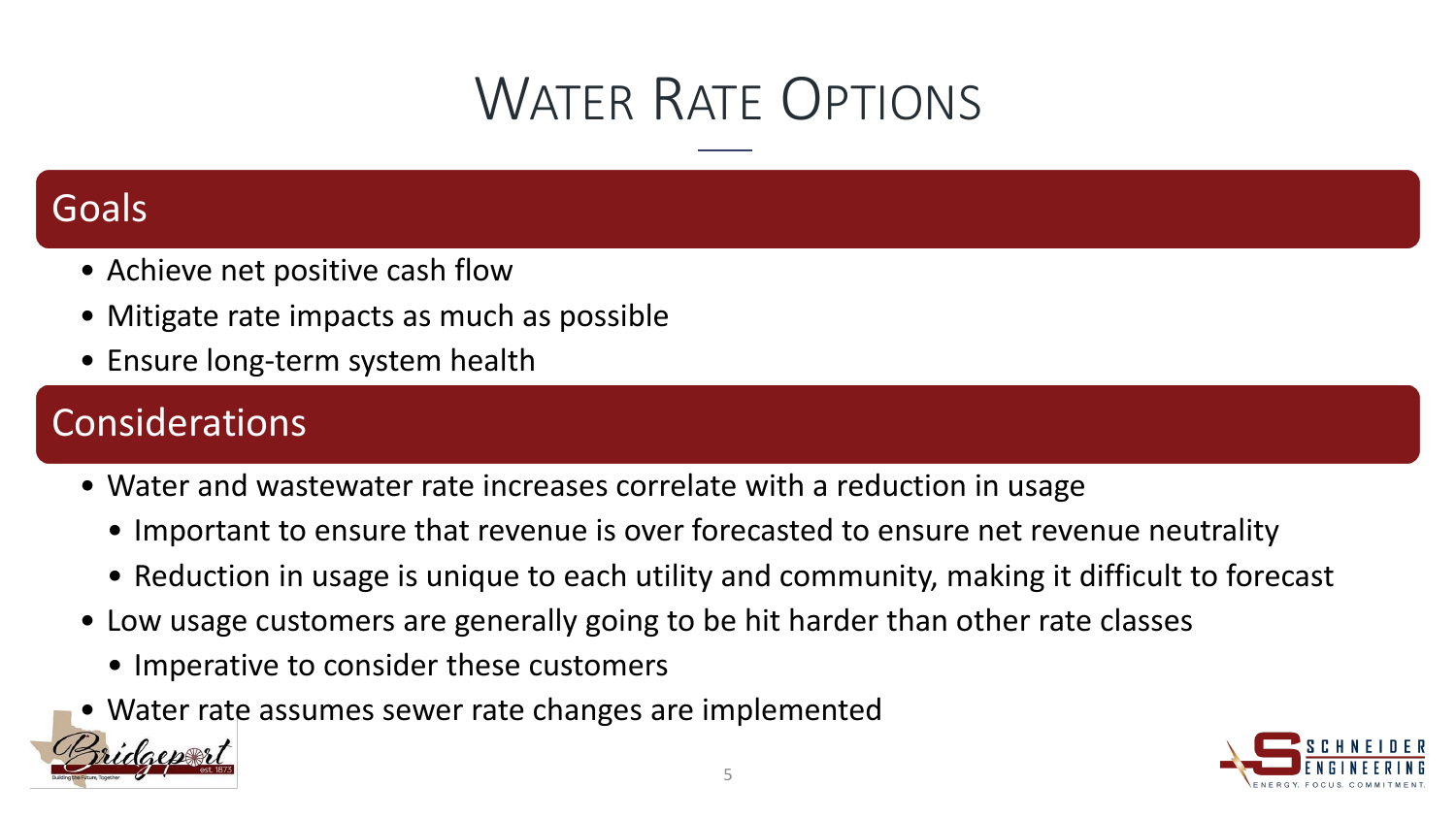- Increase to most rate classes' current base charge
	- **510 increase**
- 2. 0-3k gallons assessed between \$2.60 and \$4.88 for most rate classes and increase at 5% every year thereafter
- 3. 3-10k gallons would be assessed a 5% rate increase per year, effective immediately
- 4. 10k+ gallons would be assess a 5% rate increase per year, effective immediately

|      | <b>Total Revenues and</b> |              | <b>Total Expenditures</b> |                 |                 | <b>Net System</b> |  |  |
|------|---------------------------|--------------|---------------------------|-----------------|-----------------|-------------------|--|--|
|      | <b>Other Sources</b>      |              |                           | & Other Sources | Maint. Capacity |                   |  |  |
| 2018 | Ś                         | 3,523,750.98 | \$                        | 3,398,228.07    | \$              | 125,522.91        |  |  |
| 2019 | \$                        | 3,763,353.18 | \$                        | 3,561,585.69    | \$              | 201,767.49        |  |  |
| 2020 | \$                        | 3,801,397.68 | \$                        | 3,592,035.69    | \$              | 209,362.00        |  |  |
| 2021 | Ś                         | 3,929,286.47 | \$                        | 3,737,921.56    | \$              | 191,364.91        |  |  |
| 2022 | \$                        | 4,202,249.58 | \$                        | 3,889,783.46    | \$              | 312,466.12        |  |  |
| 2023 | \$                        | 4,223,376.20 | \$                        | 4,011,949.98    | \$              | 211,426.23        |  |  |
| 2024 | \$                        | 4,398,088.78 | \$                        | 4,160,116.91    | \$              | 237,971.87        |  |  |
| 2025 | \$                        | 4,659,485.50 | \$                        | 4,356,189.10    | \$              | 303,296.40        |  |  |
| 2026 | Ś                         | 4,728,338.11 | \$                        | 4,455,356.09    | \$              | 272,982.02        |  |  |
| 2027 | \$                        | 4,888,341.88 | \$                        | 4,564,200.63    | \$              | 324,141.25        |  |  |

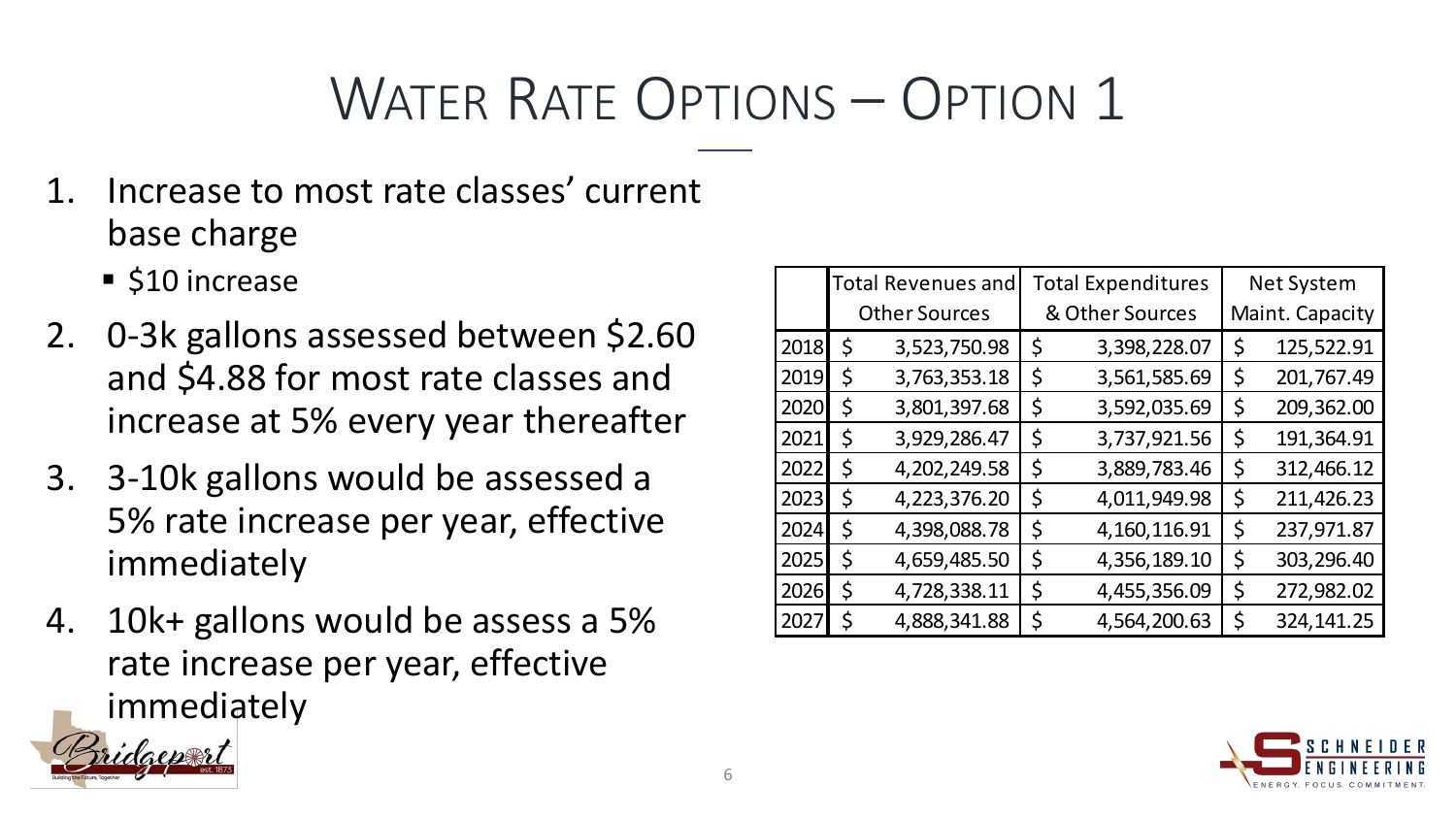Incorporate 1<sup>st</sup> 3,000 gallons into variable rate from base charge, implement a rate increase for most variable rates, increase base charge

- Advantages:
	- Achieves revenue neutrality in the first year
	- Mitigates substantial rate increases for either the variable or base charge
	- Establishes a rate foundation for future financial security
- Disadvantages
	- A lot of change for customers to understand
	- Below 3,000 gallon usage customers recognize the greatest impact



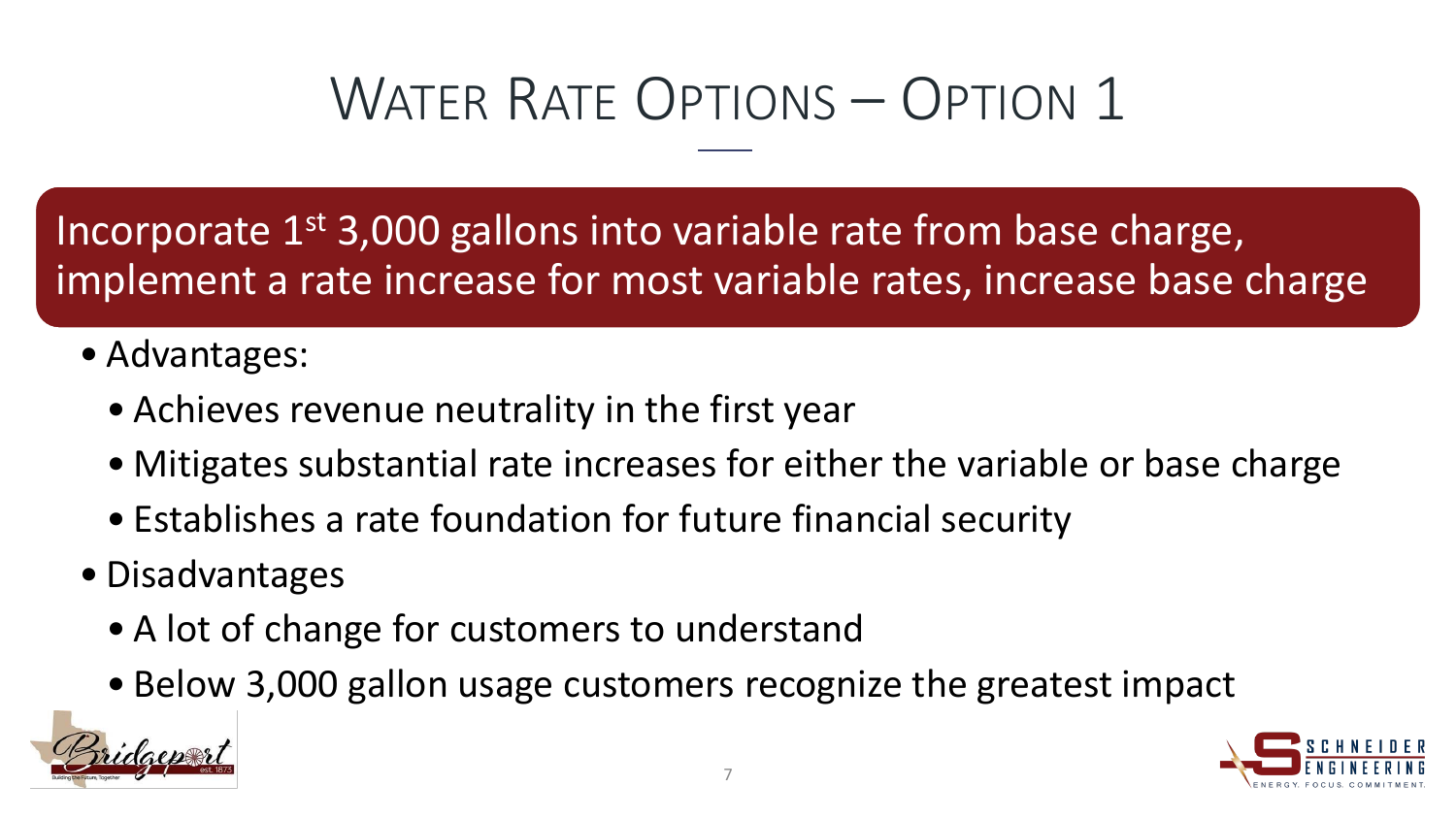- 1. Increase to most rate classes' current base charge
	- **Residential:** 
		- **55 increase for remainder of FY 2018**
		- Additional \$5 increase for FY 2019
	- Commercial:
		- \$10 increase
- 2. 0-3k gallons assessed between \$2.60 and \$4.88 for most rate classes and increase at 5% every year thereafter
- 3. 3-10k gallons would be assessed a 5% rate increase per year, effective immediately
- 4. 10k+ gallons would be assess a 5% rate increase per year, effective immediately

|      | <b>Total Revenues and</b> |              | <b>Total Expenditures</b> |                 |                 | <b>Net System</b> |  |  |
|------|---------------------------|--------------|---------------------------|-----------------|-----------------|-------------------|--|--|
|      | <b>Other Sources</b>      |              |                           | & Other Sources | Maint. Capacity |                   |  |  |
| 2018 | \$                        | 3,434,880.45 | \$                        | 3,389,166.76    | \$              | 45,713.69         |  |  |
| 2019 | Ś                         | 3,747,484.99 | \$                        | 3,558,187.33    | \$              | 189,297.66        |  |  |
| 2020 | \$                        | 3,784,528.28 | \$                        | 3,588,494.18    | \$              | 196,034.10        |  |  |
| 2021 | Ś                         | 3,911,712.13 | \$                        | 3,734,258.21    | \$              | 177,453.92        |  |  |
| 2022 | Ś                         | 4,183,963.52 | \$                        | 3,885,995.74    | \$              | 297,967.78        |  |  |
| 2023 | Ś                         | 4,204,169.48 | \$                        | 4,008,019.44    | \$              | 196,150.04        |  |  |
| 2024 | Ś                         | 4,377,959.19 | \$                        | 4,156,041.27    | \$              | 221,917.92        |  |  |
| 2025 | \$                        | 4,638,724.73 | \$                        | 4,351,989.05    | \$              | 286,735.67        |  |  |
| 2026 | \$                        | 4,706,939.39 | \$                        | 4,451,028.86    | \$              | 255,910.53        |  |  |
| 2027 | \$                        | 4,866,099.73 | \$                        | 4,559,727.77    | \$              | 306,371.95        |  |  |



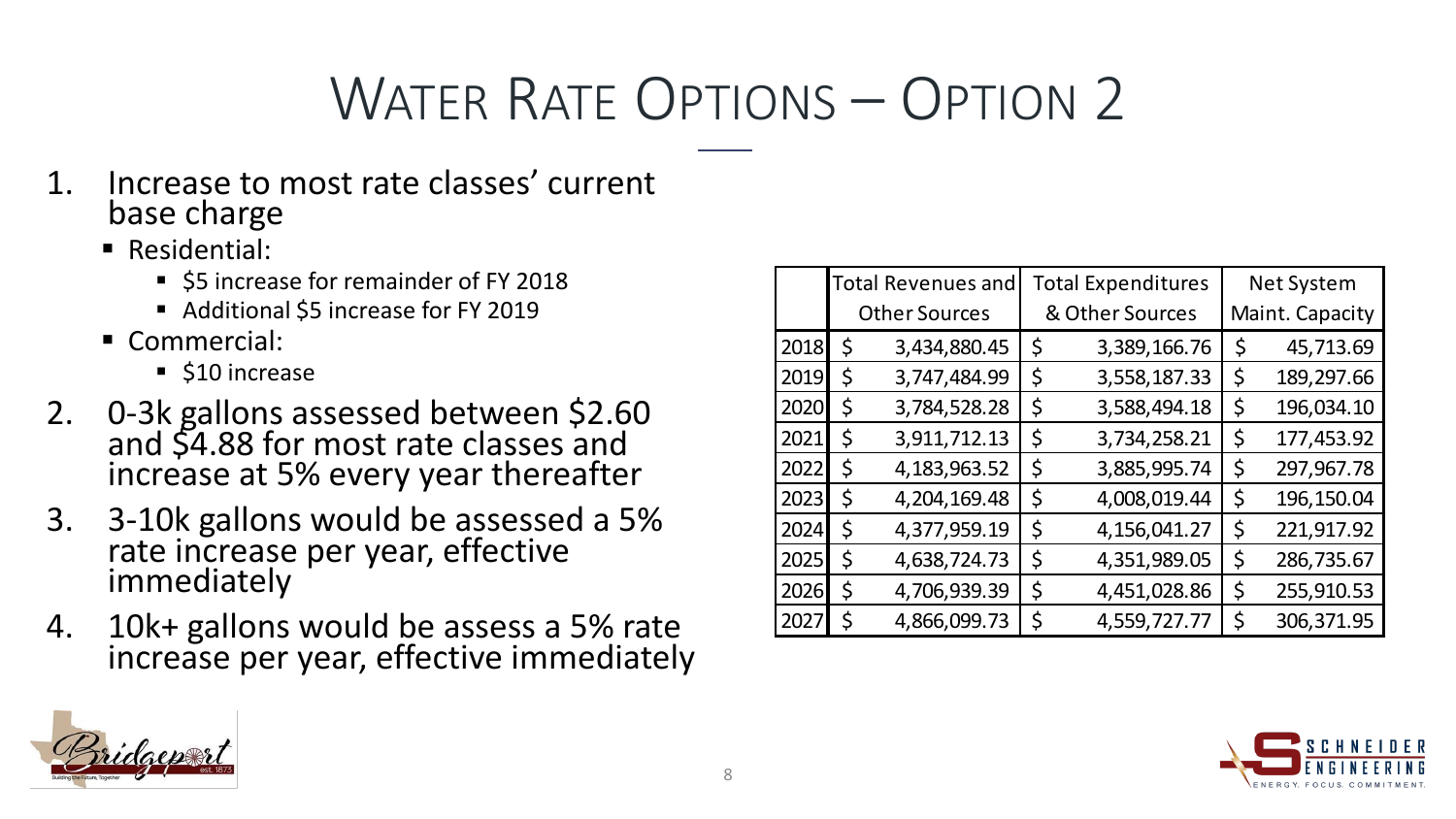Incorporate 1<sup>st</sup> 3,000 gallons into variable rate from base charge, implement a rate increase for most variable rates, increase base charge

- Advantages:
	- May achieve revenue neutrality in the first year
	- Mitigates substantial rate increases for either the variable or base charge
	- Establishes a rate foundation for future financial security
- Disadvantages
	- A lot of change for customers to understand
	- Below 3,000 gallon usage customers recognize the greatest impact
	- Residential customers are subject to two substantial base increases within 6 months



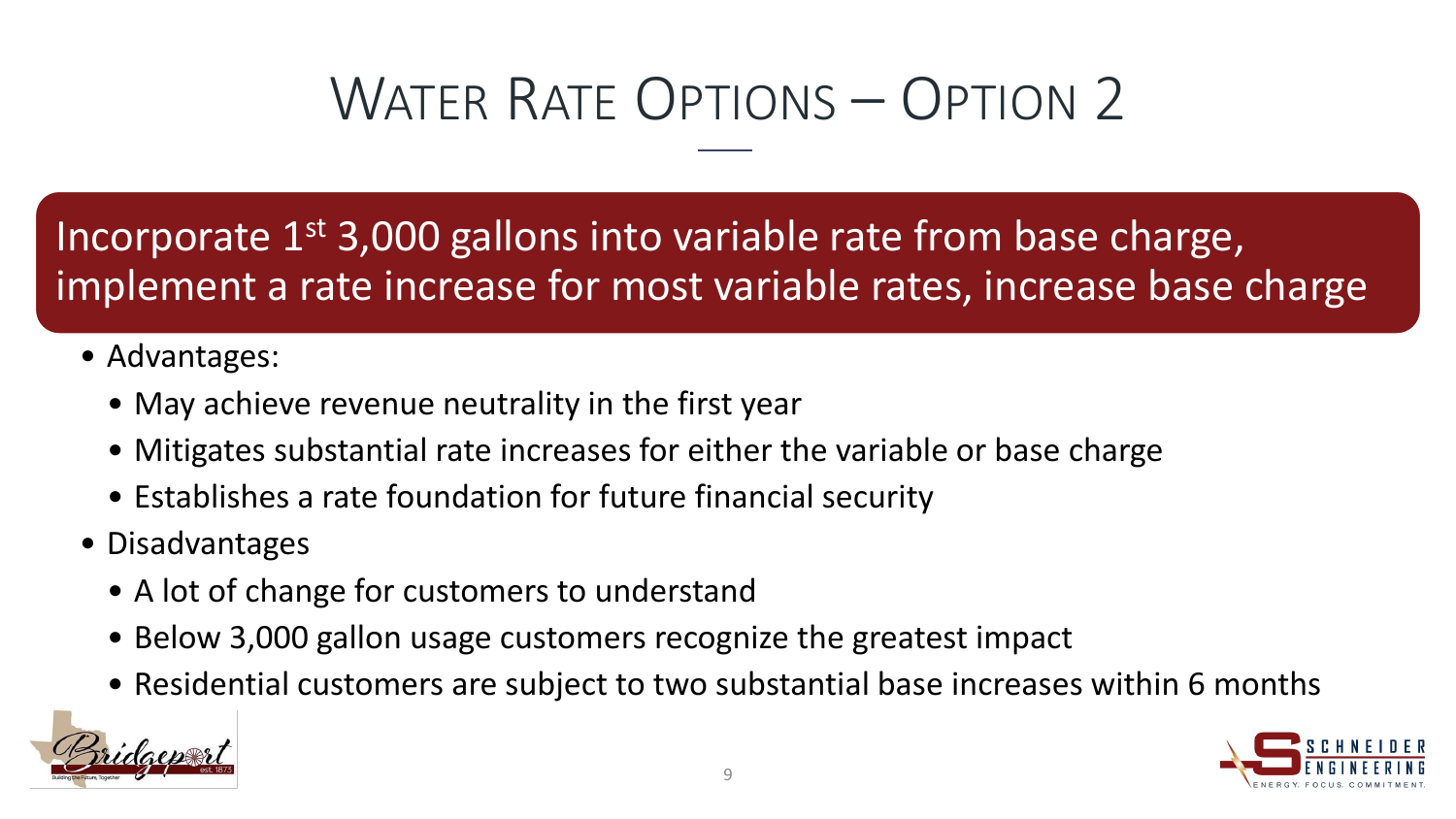- 1. Increase to most rate classes' current base charge
	- \$13 for Commercial Customers
	- \$8 for Residential Customers
- 2.  $1<sup>st</sup>$  1,000 gallons collected in the base rate
- 3. 1-3k gallons assessed between \$3.07 and \$6.67 for most rate classes and increase every year thereafter
- 4. 3-10k gallons would be assessed a rate increase every year, effective immediately
- 5. 10k+ gallons would be assess a rate increase every year, effective immediately
- 6. Percentage increases across variable rates are frontloaded to establish revenue stability

|      |                      | <b>Total Revenues and</b> |    | <b>Total Expenditures</b> | <b>Net System</b> |            |  |
|------|----------------------|---------------------------|----|---------------------------|-------------------|------------|--|
|      | <b>Other Sources</b> |                           |    | & Other Sources           | Maint. Capacity   |            |  |
| 2018 | \$                   | 3,490,841.73              | \$ | 3,394,872.62              | \$                | 95,969.11  |  |
| 2019 | Ś                    | 3,744,745.67              | \$ | 3,559,328.71              | \$                | 185,416.95 |  |
| 2020 | Ś.                   | 3,778,741.75              | \$ | 3,589,437.26              | \$                | 189,304.49 |  |
| 2021 | \$                   | 3,892,731.16              | \$ | 3,734,208.34              | \$                | 158,522.82 |  |
| 2022 | \$                   | 4, 144, 191. 41           | \$ | 3,884,358.35              | \$                | 259,833.05 |  |
| 2023 | \$                   | 4,139,471.88              | \$ | 4,004,471.58              | \$                | 135,000.30 |  |
| 2024 | \$                   | 4,285,240.63              | \$ | 4,150,341.47              | \$                | 134,899.15 |  |
| 2025 | \$                   | 4,514,909.01              | \$ | 4,343,897.43              | \$                | 171,011.57 |  |
| 2026 | \$                   | 4,548,259.11              | \$ | 4,440,251.35              | \$                | 108,007.77 |  |
| 2027 | \$                   | 4,670,573.35              | \$ | 4,546,110.41              | \$                | 124,462.94 |  |



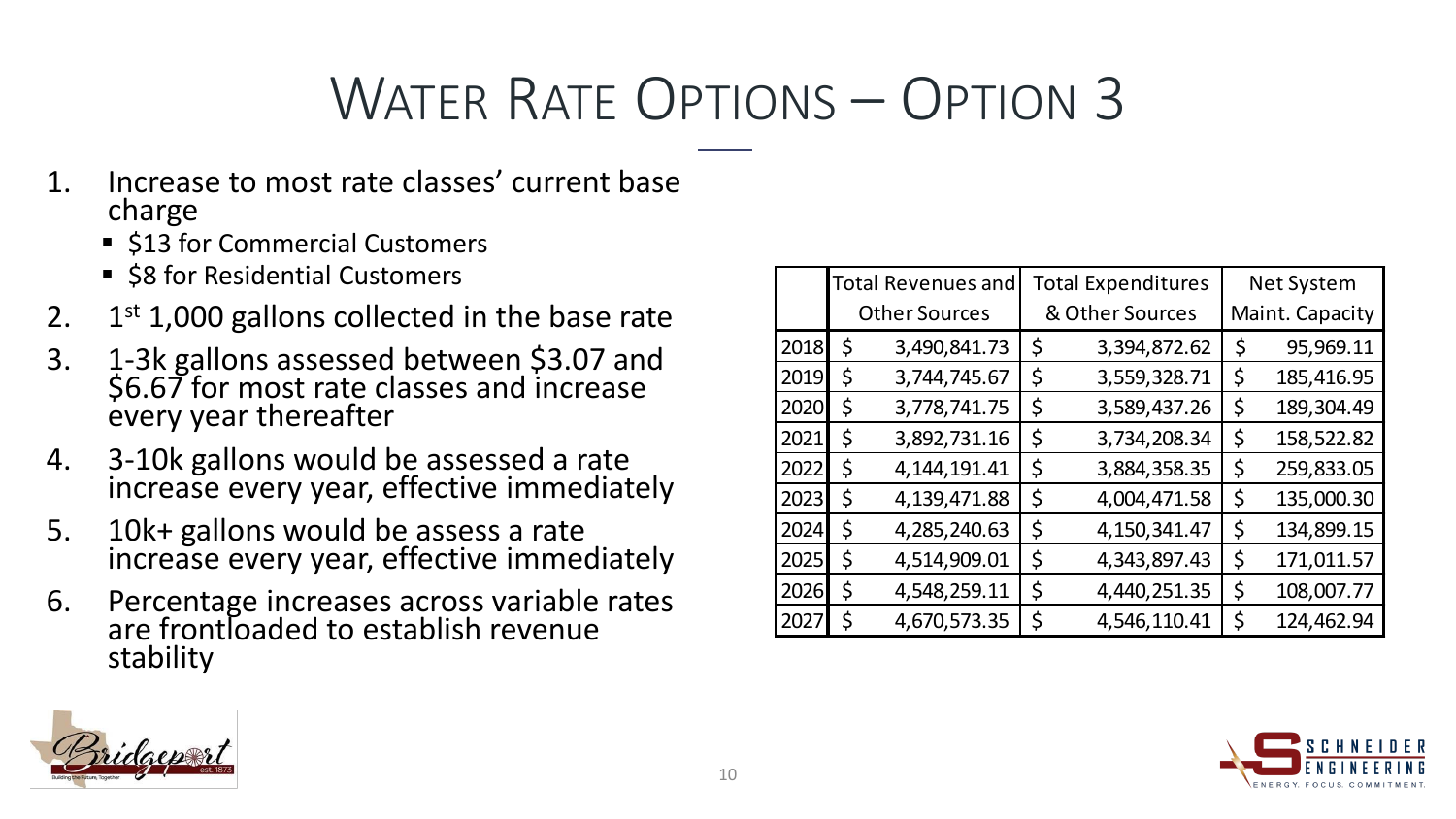Leave  $1<sup>st</sup>$  1,000 in base charge, incorporate next 2,000 gallons into variable rate from base charge, implement a rate increase for most variable rates, and increase to base charge for most rate classes

- Advantages:
	- Achieves revenue neutrality for moving forward
	- Mitigates rate impacts for low usage customers
	- Partially corrects for water distortion effect in base charge
- Disadvantages
	- Leaves some base charge distortion in effect
	- Largest customers most significantly impacted to pay for  $1<sup>st</sup> 1,000$  gallons

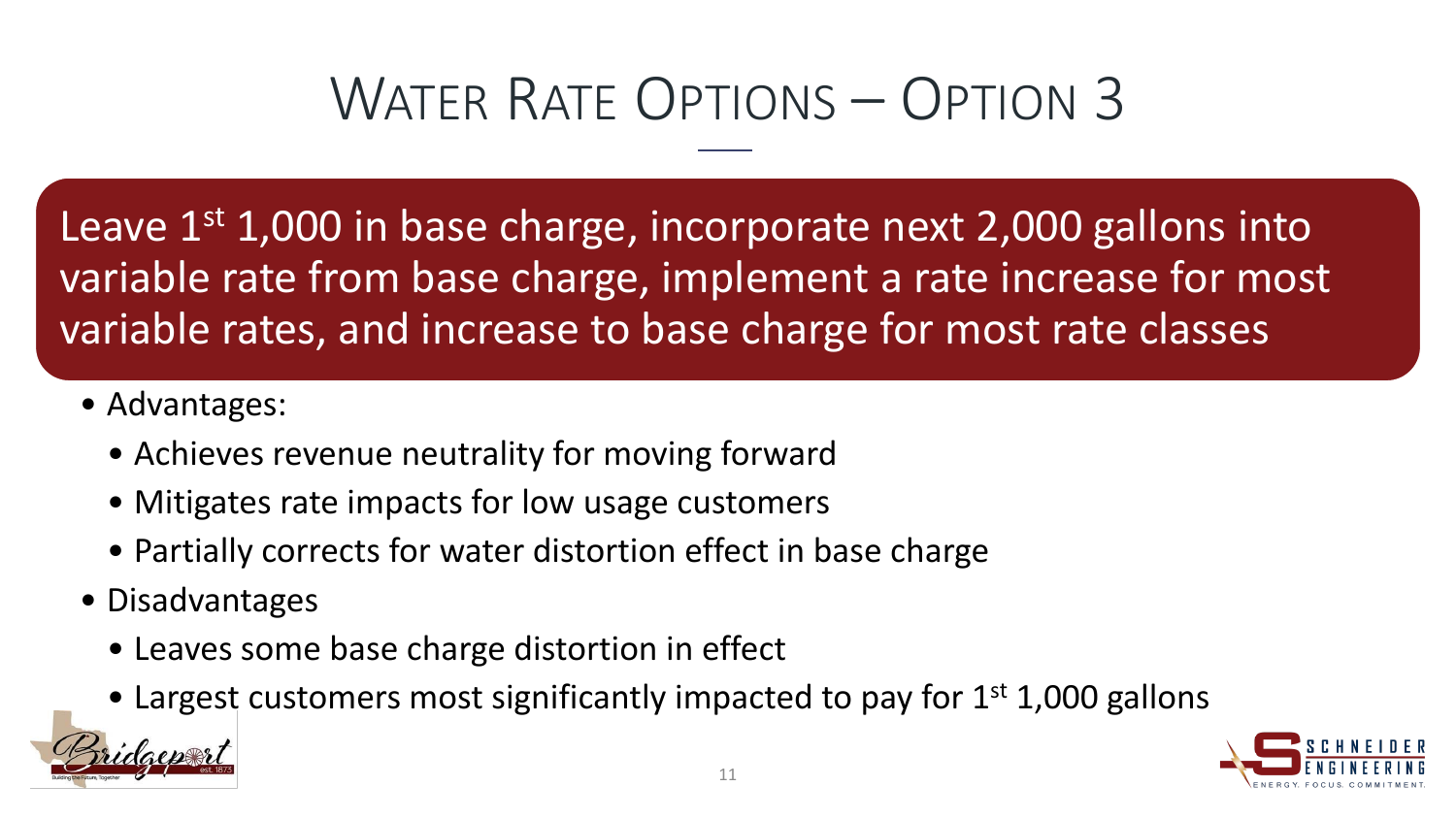#### WASTEWATER RATES

Recommendation Increase base charge by \$6 for most rate classes, with annual increases thereafter

Increase variable rate, effective immediately, with annual increases thereafter

What makes **Wastewater** different from Water?

Simplified rate structures (no tiers)

Wastewater grosses about 50% of Water revenue

For Residential customers only – Wastewater assessed based on average usage in winter



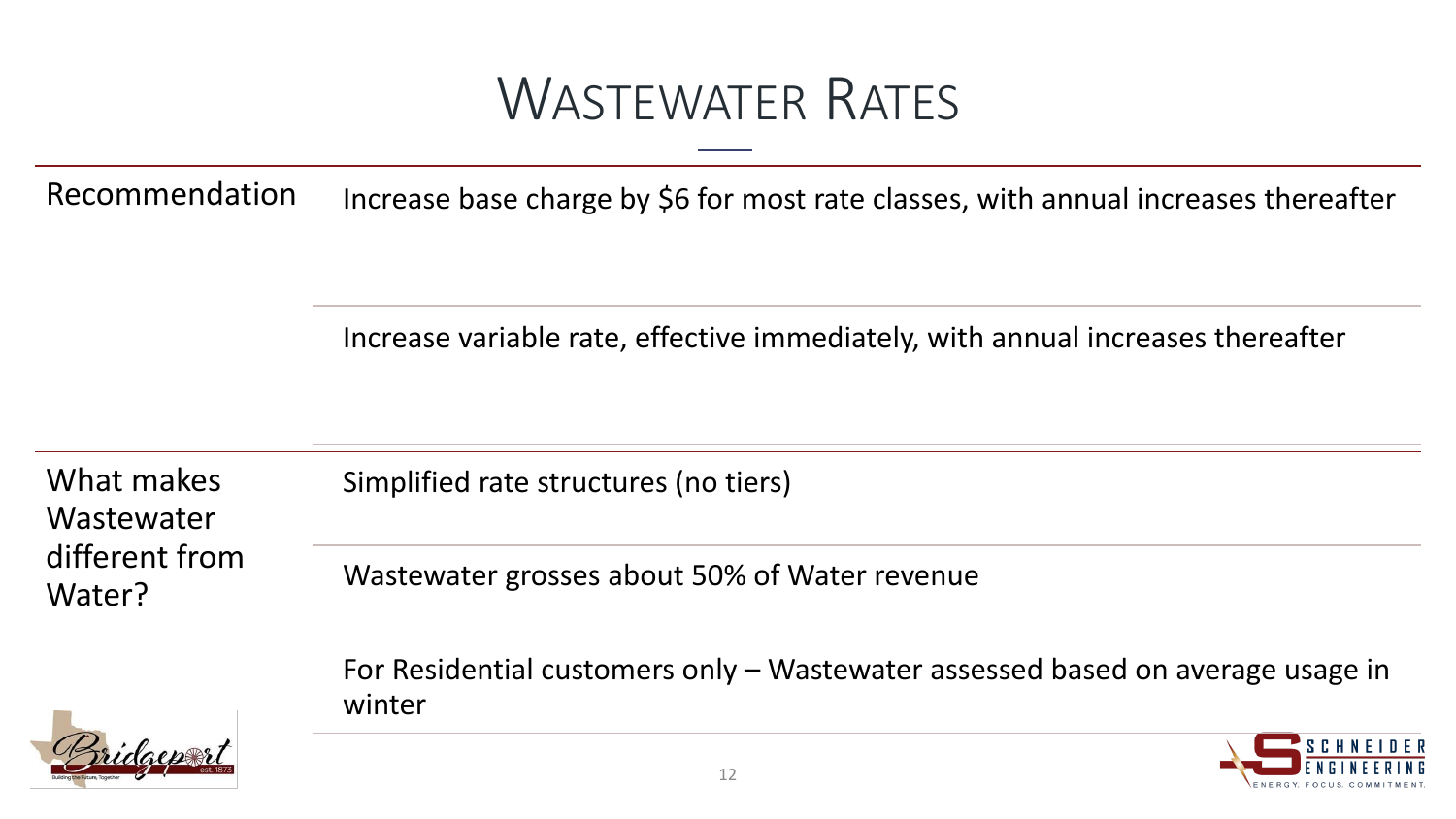### RATE COMPARISONS – RESIDENTIAL

| <b>Residential</b>                   | <b>Usage</b> |    | Water      |    | Wastewater |     | <b>Property Taxes Billed Amount</b> |    |        |
|--------------------------------------|--------------|----|------------|----|------------|-----|-------------------------------------|----|--------|
| <b>Bridgeport - Current</b>          | 5,600        | Ś  | 30.44      | \$ | 34.30      | \$  |                                     | \$ | 64.74  |
| <b>Runaway Bay</b>                   | 5,600        |    | 42.04      | \$ | 25.40      | \$  |                                     | \$ | 67.44  |
| <b>Alvord</b>                        | 5,600        | Ś  | 42.56      | S  | 27.30      | S   |                                     | \$ | 69.86  |
| <b>Paradise</b>                      | 5,600        |    | 75.01      | \$ | -          | \$  |                                     | \$ | 75.01  |
| <b>Bridgeport - Option 3</b>         | 5,600        | \$ | 45.59      | \$ | 42.54      | -\$ |                                     | \$ | 88.13  |
| <b>Decatur</b>                       | 5,600        | Ś  | 42.57      | Ŝ. | 44.70      | S   | 1.64                                | \$ | 88.91  |
| <b>Bridgeport - Option 1 &amp; 2</b> | 5,600        | \$ | $48.76$ \$ |    | $42.54$ \$ |     |                                     | \$ | 91.30  |
| <b>Boyd</b>                          | 5,600        | \$ | 54.70      | \$ | 36.90      | S   |                                     | \$ | 91.60  |
| <b>Jacksboro</b>                     | 5,600        | \$ | 57.21      | \$ | 39.48      | \$  |                                     | \$ | 96.69  |
| <b>WWSUD</b>                         | 5,600        |    | 108.62     |    |            |     |                                     |    | 108.62 |

- Based on 2018 rates
- Decatur is only city with a water district tax rate (\$0.001175)
- Based on annual average usage



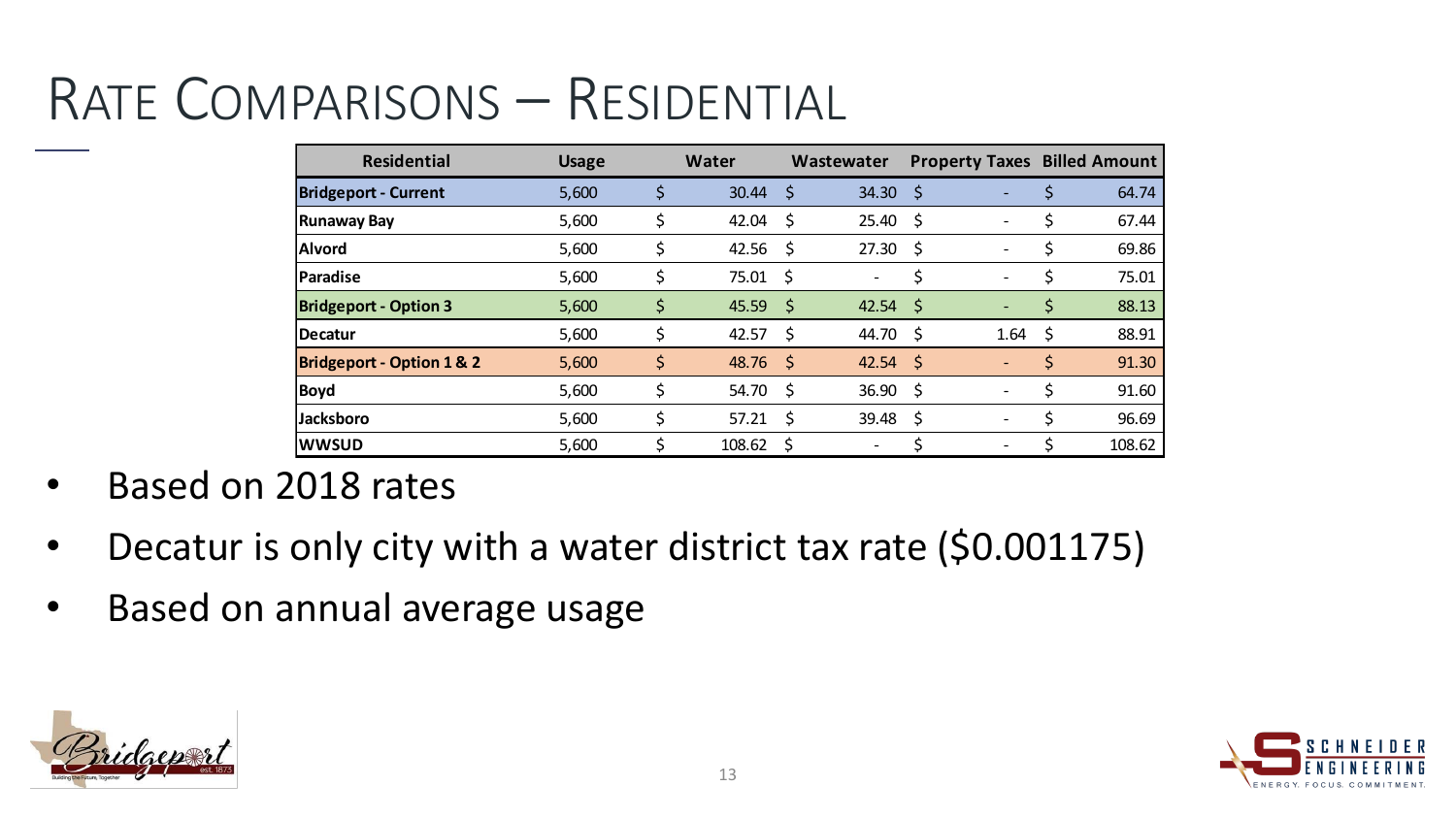# RATE COMPARISONS – COMMERCIAL (OUTSIDE)

| <b>Commercial (Outside)</b>          | <b>Usage</b> | <b>Water</b> |      | Wastewater                   |      | <b>Property Taxes Billed Amount</b> |              |
|--------------------------------------|--------------|--------------|------|------------------------------|------|-------------------------------------|--------------|
| Paradise                             | 8,900        | \$<br>101.01 | Ŝ.   | $\qquad \qquad \blacksquare$ | \$   | $\overline{\phantom{0}}$            | 101.01       |
| <b>Boyd</b>                          | 8,900        | \$<br>124.63 | -\$  | 51.60                        | -\$  | $\overline{\phantom{0}}$            | 176.23       |
| <b>Alvord</b>                        | 8,900        | \$<br>116.11 | -\$  | 68.17                        | \$   | $\overline{\phantom{0}}$            | \$<br>184.27 |
| <b>Bridgeport - Current</b>          | 8,900        | \$<br>83.28  | -\$  | 101.39                       | -\$  |                                     | \$<br>184.67 |
| <b>Jacksboro</b>                     | 8,900        | \$<br>98.22  | - \$ | 92.79                        | -\$  | $\overline{\phantom{0}}$            | \$<br>191.00 |
| <b>Bridgeport - Option 1 &amp; 2</b> | 8,900        | \$<br>110.64 | -\$  | $115.22 \quad$               |      |                                     | \$<br>225.86 |
| <b>Bridgeport - Option 3</b>         | 8,900        | \$<br>111.03 | -\$  | 115.22                       | - \$ | $\overline{\phantom{a}}$            | \$<br>226.25 |
| <b>Runaway Bay</b>                   | 8,900        | \$<br>72.38  | -\$  | 203.70                       | - \$ | $\overline{\phantom{a}}$            | \$<br>276.08 |
| <b>Decatur</b>                       | 8,900        | \$<br>207.03 | \$   | 78.96                        | \$   | 1.64                                | \$<br>286.00 |
| <b>WWSUD</b>                         | 8,900        | 321.62       | \$,  |                              |      |                                     | 321.62       |

- Based on 2018 rates
- Decatur is only city with a water district tax rate (\$0.001175)
- Based on annual average usage



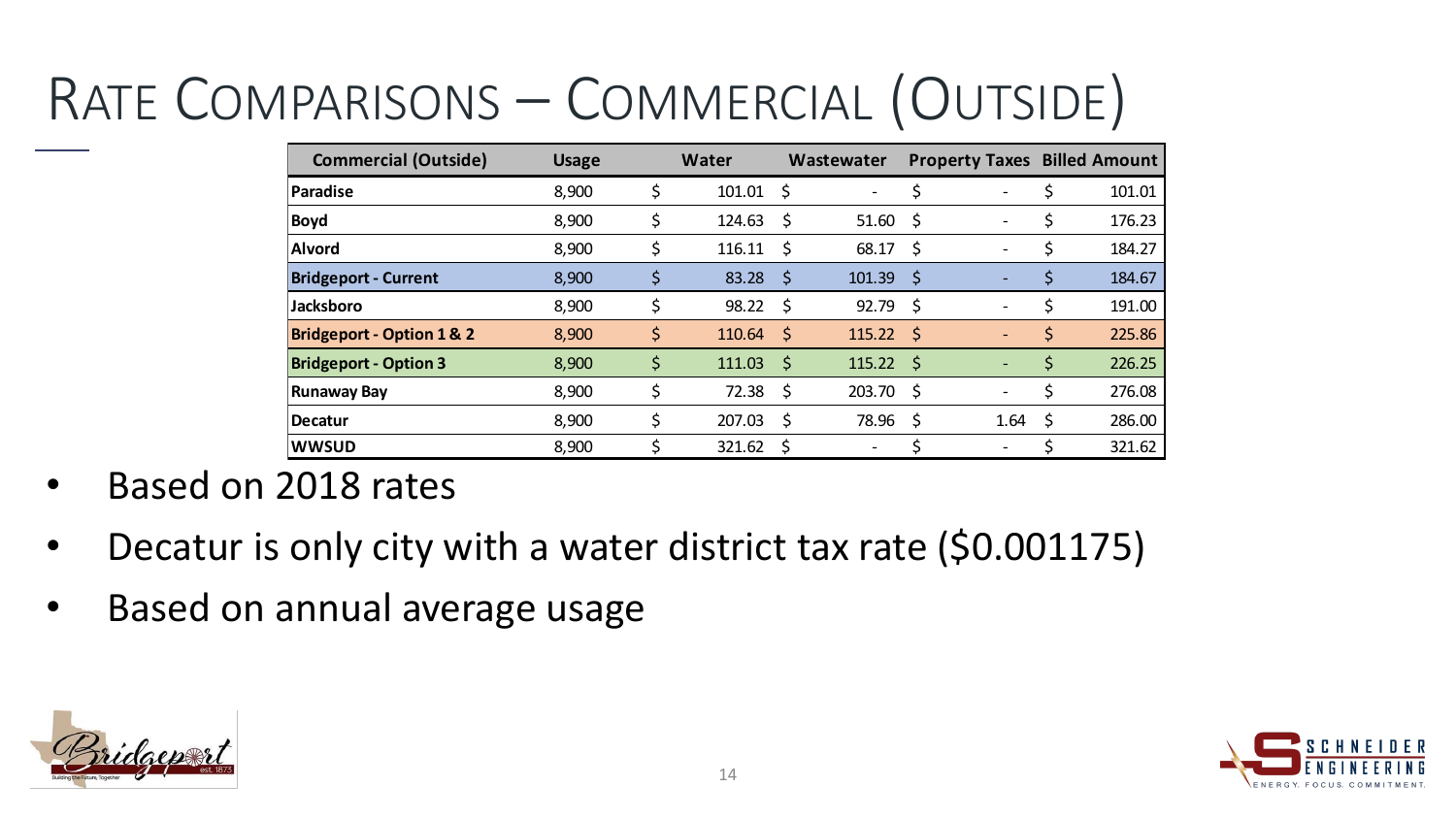## RATE COMPARISONS – COMMERCIAL (INSIDE)

| <b>Commercial (&lt;2" Tap)</b>       | <b>Usage</b> | <b>Water</b> |              | Wastewater |      | <b>Property Taxes Billed Amount</b> |    |        |
|--------------------------------------|--------------|--------------|--------------|------------|------|-------------------------------------|----|--------|
| <b>Paradise</b>                      | 53,700       | \$<br>465.26 | <sub>S</sub> |            |      |                                     |    | 465.26 |
| <b>Alvord</b>                        | 53,700       | \$<br>374.42 | -\$          | 156.08     | -S   | ۰                                   |    | 530.50 |
| <b>Bridgeport - Current</b>          | 53,700       | \$<br>342.00 | S            | 254.73     | -S   |                                     | \$ | 596.73 |
| <b>Runaway Bay</b>                   | 53,700       | \$<br>313.53 | -\$          | 296.22     | -S   |                                     |    | 609.75 |
| <b>Bridgeport - Option 1 &amp; 2</b> | 53,700       | \$<br>378.00 | - \$         | 284.36     | - \$ | ٠                                   | \$ | 662.36 |
| Decatur                              | 53,700       | \$<br>321.35 | -S           | 343.62     | -S   | 1.64                                | Ş. | 666.60 |
| <b>Bridgeport - Option 3</b>         | 53,700       | \$<br>393.88 | -\$          | 284.36     | - S  | $\overline{\phantom{0}}$            | \$ | 678.24 |
| <b>Jacksboro</b>                     | 53,700       | \$<br>448.21 | - S          | 398.77     | -\$  | $\overline{\phantom{0}}$            |    | 846.98 |
| <b>Boyd</b>                          | 53,700       | \$<br>628.72 | \$           | 230.80     | \$   |                                     |    | 859.52 |
| <b>WWSUD</b>                         | 53,700       | 924.63       | \$,          |            |      |                                     |    | 924.63 |

- Based on 2018 rates
- Decatur is only city with a water district tax rate (\$0.001175)
- Based on annual average usage



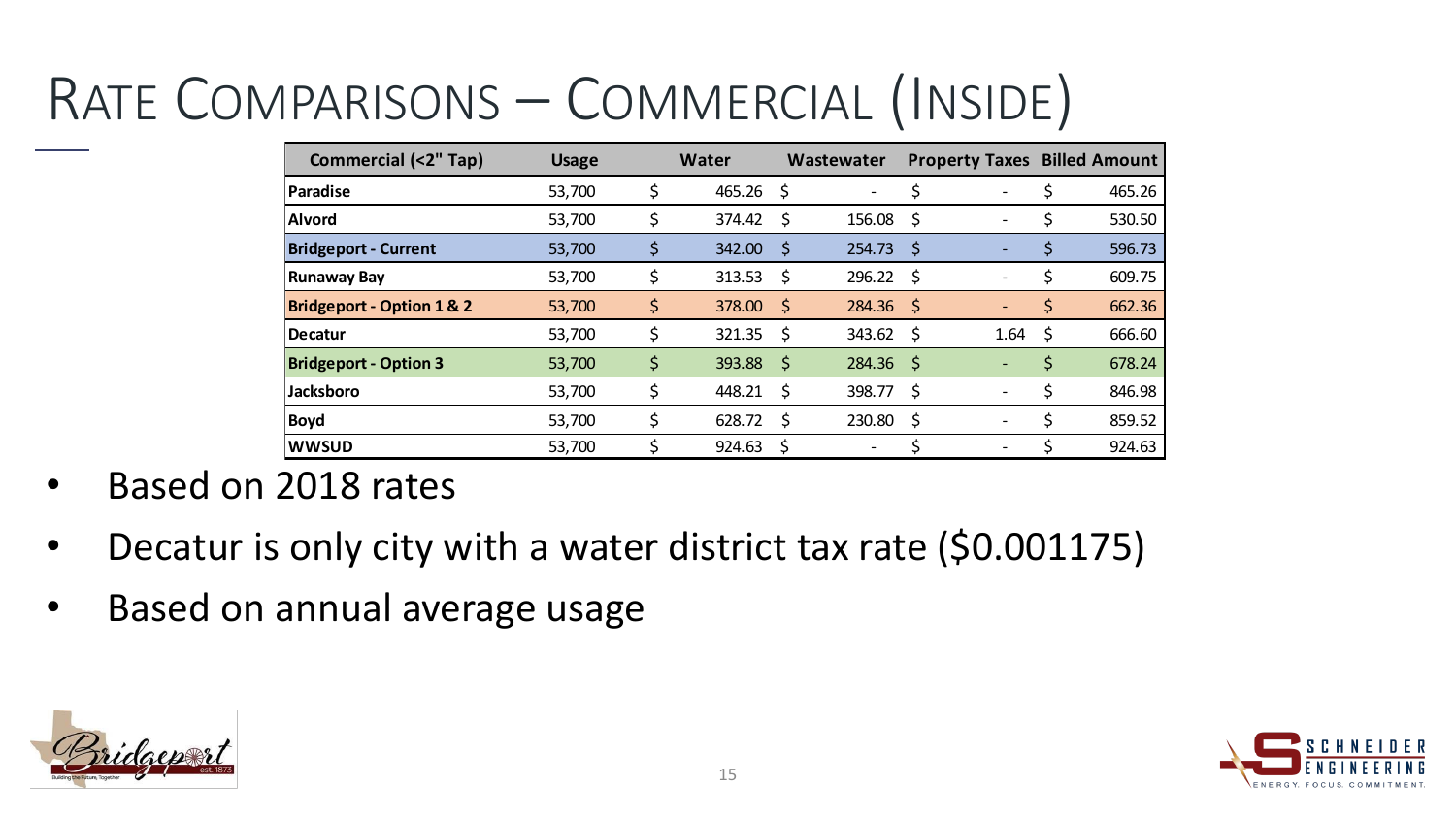#### RATE COMPARISONS – LARGE COMMERCIAL

| Large Commercial (2" Tap)            | <b>Usage</b> | <b>Water</b>    |             | Wastewater |      | <b>Property Taxes</b>        |     | <b>Billed Amount</b> |
|--------------------------------------|--------------|-----------------|-------------|------------|------|------------------------------|-----|----------------------|
| Paradise                             | 2,160,000    | \$<br>17,673.73 | \$          |            | \$   |                              |     | 17,673.73            |
| <b>Alvord</b>                        | 2,160,000    | \$<br>14,718.32 | \$          | 5,695.65   | -\$  | $\qquad \qquad$              | \$  | 20,413.97            |
| <b>Runaway Bay</b>                   | 2,160,000    | \$<br>12,740.70 | -\$         | 7,752.52   | -\$  |                              | \$  | 20,493.22            |
| <b>Bridgeport - Current</b>          | 2,160,000    | \$<br>13,518.89 | \$          | 11,356.51  | -\$  |                              | \$  | 24,875.40            |
| <b>Bridgeport - Option 1 &amp; 2</b> | 2,160,000    | \$<br>14,208.51 | -\$         | 2,507.31   | - \$ | $\qquad \qquad \blacksquare$ | \$  | 26,715.82            |
| Decatur                              | 2,160,000    | \$<br>13,750.92 | Ş           | 13,360.55  | -\$  | 1.64                         | \$, | 27,113.11            |
| <b>Bridgeport - Option 3</b>         | 2,160,000    | \$<br>14,897.90 | $\varsigma$ | 12,507.31  | -\$  |                              | \$  | 27,405.21            |
| <b>WWSUD</b>                         | 2,160,000    | \$<br>29,275.43 | -\$         | -          | \$   | $\overline{a}$               | \$  | 29,275.43            |
| <b>Jacksboro</b>                     | 2,160,000    | \$<br>17,045.85 | \$          | 14,784.80  | \$   |                              | \$  | 31,830.65            |
| <b>Boyd</b>                          | 2,160,000    | 25,799.00       |             | 8,656.00   | \$   |                              |     | 34,455.00            |

- Based on 2018 rates
- Decatur is only city with a water district tax rate (\$0.001175)
- Based on annual average usage